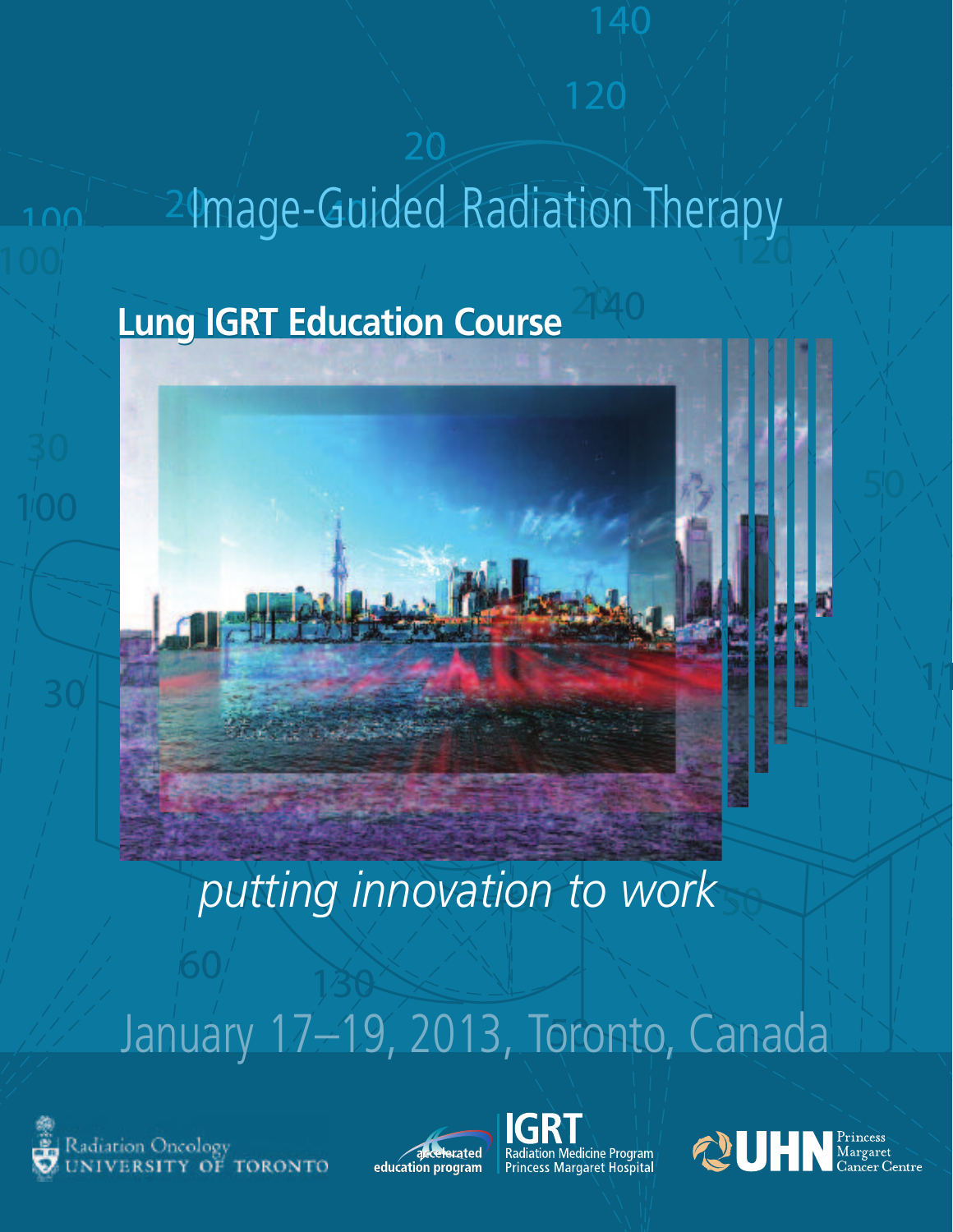#### THURSDAY, January 17, 2013

| $1:30 - 2:00$ | Registration and Lunch                                                  | Red Room (1B-615) <sup>#</sup> |
|---------------|-------------------------------------------------------------------------|--------------------------------|
| $2:00-2:10$   | <b>Welcome and Introductions</b><br>David Jaffray PhD                   |                                |
| $2:10-2:50$   | Lung Cancer 101: Setting the Stage<br>Andrea Bezjak MD                  |                                |
| $2:50 - 2:55$ | Discussion                                                              |                                |
|               | <b>Session 1: The Basics of Lung IGRT</b>                               |                                |
| $2:55 - 3:15$ | The IGRT Education Course: Concepts<br>Doug Moseley PhD                 |                                |
| $3:15 - 3:50$ | Cone-beam CT Primer<br>David Jaffray PhD                                |                                |
| $3:50 - 4:00$ | Discussion                                                              |                                |
| $4:00-4:15$   | <b>Break</b>                                                            |                                |
| $4:15-4:40$   | Treatment Intent and Patient Selection<br>Alex Sun MD                   |                                |
| $4:40-4:45$   | Discussion                                                              |                                |
| $4:45 - 5:25$ | Quality Assurance in an Image-Guided Era<br>Jean-Pierre Bissonnette PhD |                                |
| $5:25 - 5:30$ | Discussion                                                              |                                |
| 5:30          | End of Day                                                              | Dinner on your own             |



*‡All sessions and events of the course are in the Red Room (1B-615) unless otherwise indicated.*

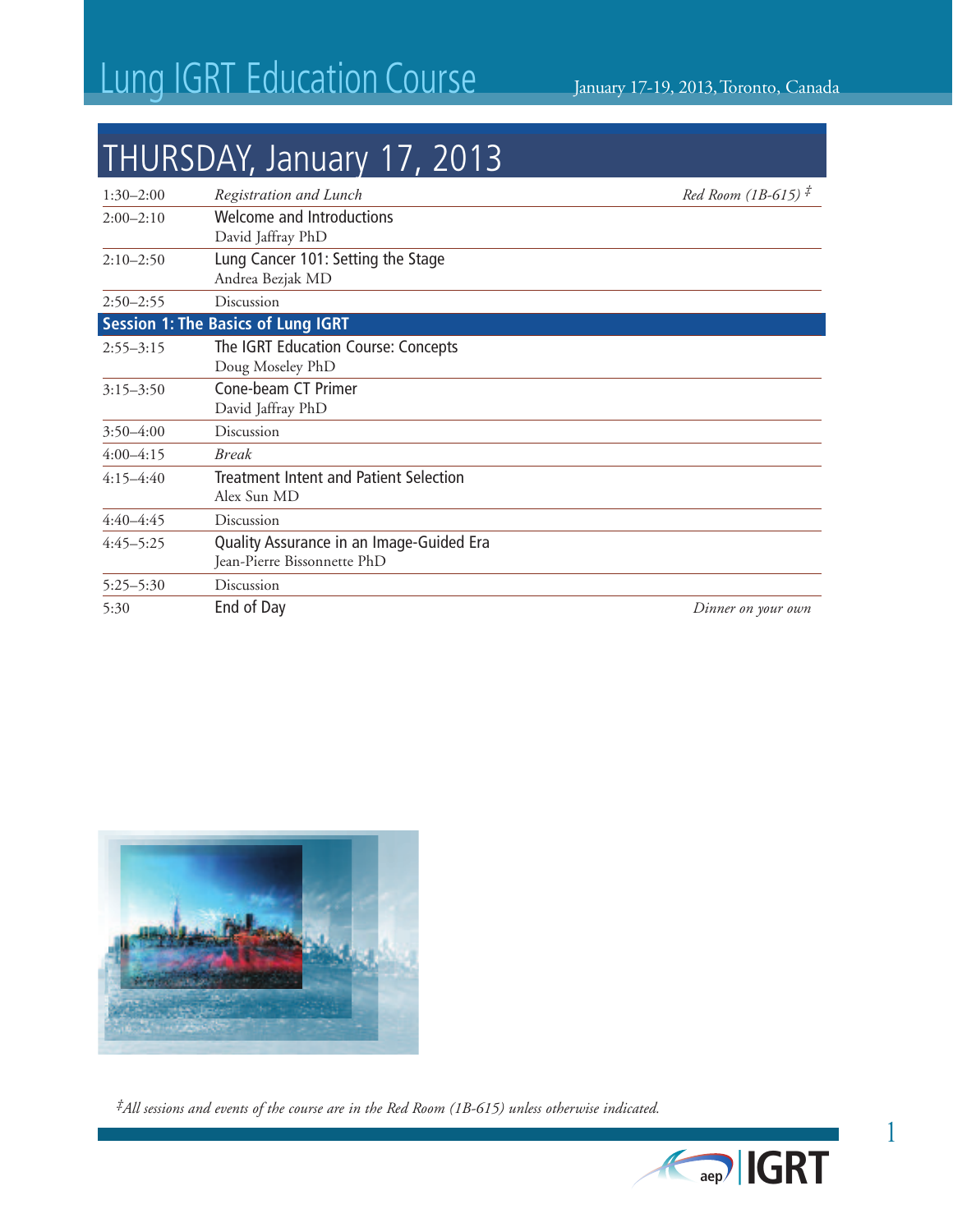#### FRIDAY, January 18, 2013

| $8:00 - 9:00$      | Citywide Rounds<br>Follow-up after curative therapy for an early-stage non-small cell lung cancer:<br>new insights from the surgical and stereotactic radiotherapy literature<br>Suresh Senan MD | 7th Floor Conference Room |
|--------------------|--------------------------------------------------------------------------------------------------------------------------------------------------------------------------------------------------|---------------------------|
| $9:00 - 9:30$      | Breakfast and Sign In                                                                                                                                                                            |                           |
| <b>Session 2:</b>  | <b>Setting the Scene</b>                                                                                                                                                                         |                           |
| $9:30 - 9:50$      | Issues in Radical Radiotherapy for Lung Cancer<br>Andrea Bezjak MD                                                                                                                               |                           |
| $9:50 - 9:55$      | Discussion                                                                                                                                                                                       |                           |
| $9:55 - 10:20$     | <b>Margin Design</b><br>Tim Craig PhD                                                                                                                                                            |                           |
| $10:20 - 10:45$    | Simulation and Motion Management<br>Doug Moseley PhD                                                                                                                                             |                           |
| $10:45 - 10:50$    | Discussion                                                                                                                                                                                       |                           |
| $10:50 - 11:05$    | <b>Break</b>                                                                                                                                                                                     | 7th Floor Atrium          |
| <b>Session 3:</b>  | The IGRT Journey-Image, Plan, Treat                                                                                                                                                              |                           |
| $11:05 - 12:05$    | Treatment Planning in Lung IGRT- from targets to plan optimization<br>Anthony Brade MD, Tom Purdie PhD, Shannon Pearson MRT(T)                                                                   |                           |
| $12:05 - 12:10$    | Discussion                                                                                                                                                                                       |                           |
| $12:10-1:10$       | Lunch                                                                                                                                                                                            | 7th Floor Atrium          |
| <b>Session 4A:</b> | <b>Demonstrations and Practical Exercises</b>                                                                                                                                                    |                           |
| $1:10-2:10$        | <b>Target Delineation (Contouring Exercise)</b><br>John Cho MD, Meredith Giuliani MD, Shannon Pearson MRT(T),                                                                                    | Skills Lab                |
|                    | Suresh Senan MD, Mei Yap MD                                                                                                                                                                      |                           |
| <b>OR</b>          | <b>Technical Topics in Lung IGRT</b>                                                                                                                                                             | 1B Red Room               |
|                    | Doug Moseley PhD, Jean-Pierre Bissonnette PhD, Winnie Li MRT(T), Tom Purdie PhD                                                                                                                  |                           |
|                    | Session 3 cont'd: The IGRT Journey-Image, Plan, Treat                                                                                                                                            |                           |
| $2:10-2:55$        | Putting Lung IGRT into Action<br>Petula Seco MRT(T), Alex Sun MD, Jean-Pierre Bissonnette PhD                                                                                                    |                           |
| $2:55 - 3:00$      | Discussion                                                                                                                                                                                       |                           |
| $3:00 - 3:15$      | Break                                                                                                                                                                                            |                           |
| $3:15 - 3:40$      | Lung IGRT at the Front Lines<br>Petula Seco MRT(T), Meredith Giuliani MD                                                                                                                         |                           |
| $3:40 - 3:45$      | Discussion                                                                                                                                                                                       |                           |
| <b>Session 5:</b>  | <b>Beyond Conventional IGRT</b>                                                                                                                                                                  |                           |
| $3:45 - 4:30$      | <b>IGRT in Lung SBRT</b><br>John Cho MD                                                                                                                                                          |                           |
| $4:30 - 4:35$      | Discussion                                                                                                                                                                                       |                           |
| $4:35 - 5:00$      | <b>IGRT</b> in Palliative Lung Radiation Therapy<br>Andrea Bezjak MD                                                                                                                             |                           |
| $5:00 - 5:05$      | Discussion                                                                                                                                                                                       |                           |
| $5:05 - 7:30$      | Wine & Cheese                                                                                                                                                                                    | Pencer Centre, 18th Floor |